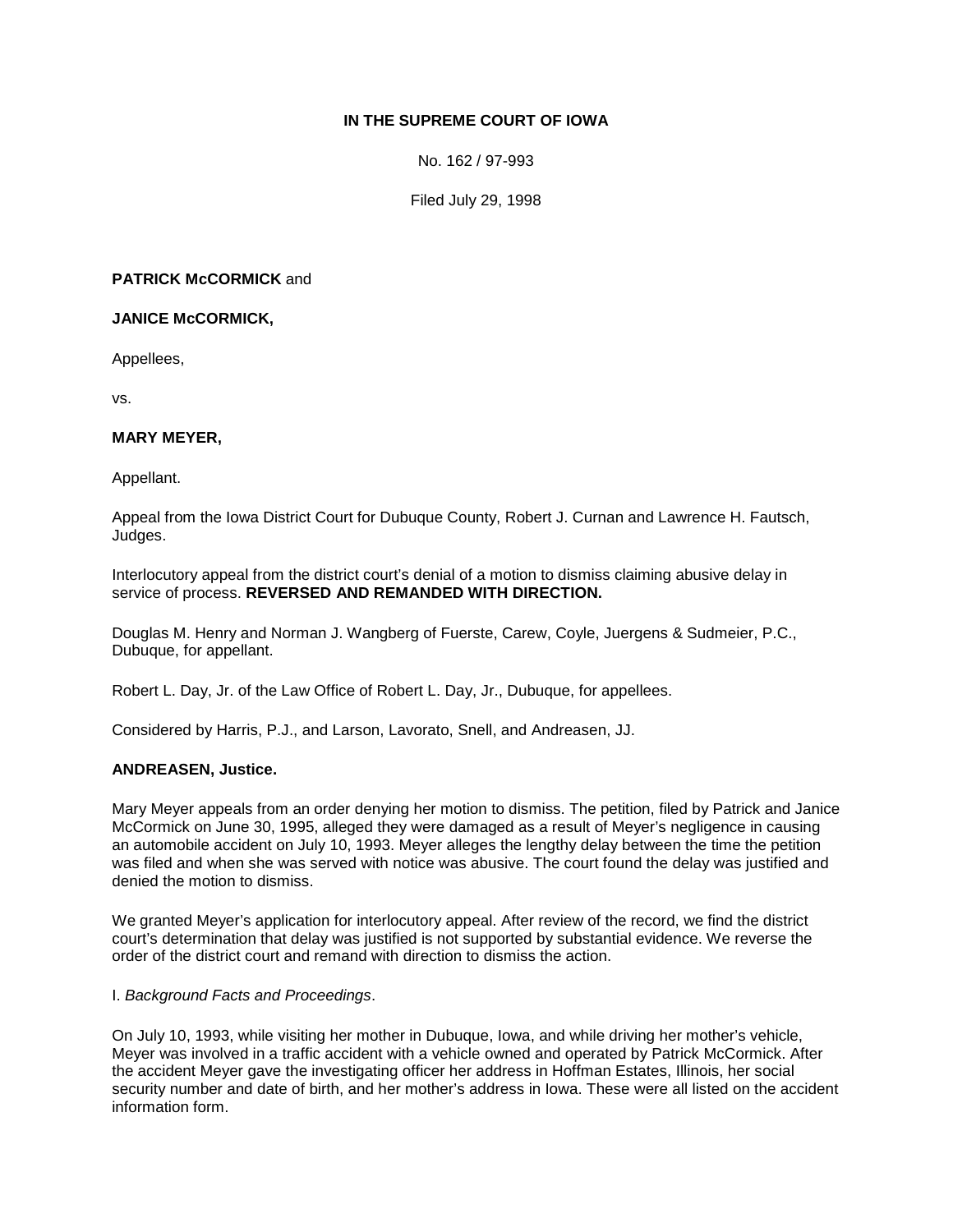In December 1993, Meyer and her husband moved to a new address in Glendale Heights, Illinois. Their new telephone number was listed and they left a forwarding address with the post office in Hoffman Estates. In April 1995, Meyer and her husband purchased a home and moved to Bartlett, Illinois.

After the McCormicks' petition was filed with the clerk of district court for Dubuque County, their attorney, Stuart Hoover, mailed an original notice with directions that personal service of Meyer be made by the sheriff's office of Cook County, Illinois. The sheriff's office tried to deliver the notice on Meyer at her former address in Hoffman Estates. Obviously, Meyer did not receive notice since she had moved some nineteen months earlier. Service was returned by the sheriff's office to the plaintiffs' counsel on July 31, 1995, indicating service of the original notice was unsuccessful.

Under a local Iowa court rule in the First Judicial District, a status review hearing of civil cases is required when no return of service has been filed within ninety days of the filing of the petition. This procedure was developed to comply with the time standards for case processing implemented by the Iowa Supreme Court. At a status hearing on October 19, after conferring with plaintiffs' attorney, Judge Curnan stated the plaintiffs were seeking service pursuant to the long-arm statute and ordered that the matter be reviewed again in ninety days.

Over the next two months McCormicks' counsel took no further action to locate Meyer. On December 29 counsel sent a letter to the secretary of state along with copies of the original notice and petition requesting long-arm service pursuant to the provisions of Iowa Code section 617.3 (1995) be made on Meyer. The original notice and petition were received and filed by the secretary of state on January 5, 1996. On January 9 counsel mailed notification of the filing with the secretary of state to Meyer at the Hoffman Estates address. The notification was returned by the post office marked "addressee unknown: return to sender."

An order was entered by Judge Curnan following a status review hearing on January 29, 1996, which stated:

> Attorney Hoover advises the court that he will be filing a motion for leave to obtain service by publication. This matter shall come on for review before the order hour judge in thirty days to determine if further action has in fact been taken.

On April 16 Judge Pearson reviewed the file and found that no subsequent motion or pleading had been filed since the January 29 order. The judge then ordered that the case be dismissed as abandoned and assessed the cost to the plaintiffs.

Ten days after Judge Pearson's dismissal was entered, attorney Hoover filed a motion to vacate the dismissal order. An ex parte hearing on the motion was held on May 6. On May 8 Judge Fautsch granted the motion to vacate the order of dismissal. The court found the McCormicks had exercised "due diligence in attempting to cause process to be served." At the hearing the court received and granted Hoover's motion for alternative service of notice on the defendant's insurance company. The court order specifically provided: "Plaintiffs are given twenty days to effectuate service on defendant's insurance company." Although Hoover telephoned the insurance company's claim office in Dubuque regarding acceptance of service, no service was made on the designated representative of Meyer's insurance company, nor was an acceptance of service of notice or appearance entered by the insurance company.

In June, counsel attempted to serve Meyer under the nonresident motorist provisions of Iowa Code sections 321.498-.502 by filing an original notice with the director of transportation and then mailing to Meyer a notification of the filing. The notification letter referred to the filing of the notice "with the secretary of state" not with the "director of transportation" as provided by Iowa Code section 321.502. The letter to Meyer was returned by the post office stamped "forwarding order expired." After this letter was received, Hoover called the post office and was told that the forwarding order had expired and they could offer no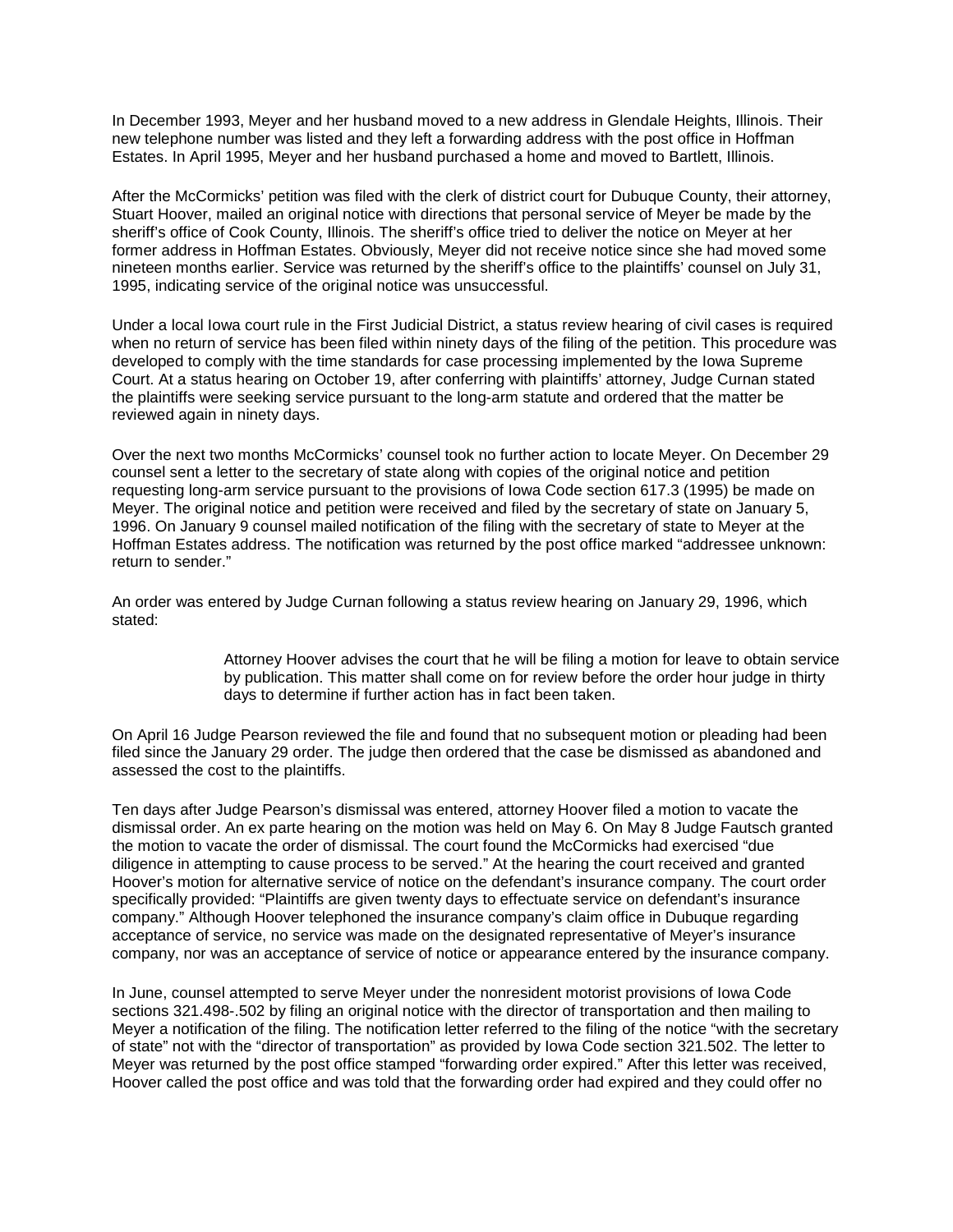other help. Hoover attempted to locate Meyer's current address through her driver's license but was unsuccessful in this endeavor.

After another status review hearing, Judge Fautsch granted the McCormicks' motion for service by publication. The court's order, dated September 11, 1996, required publication not less than fourteen days from the date of the order. McCormicks' attorney understood the order contemplated publication within fourteen days of the date of the order. The published notice required Meyer to respond to the petition within sixty days of the filing of notice with the secretary of state. The only filing with the secretary of state had been made nine months before. The first publication did not occur until October 26. Apparently proof of the publication was received by Meyer's insurance company on November 5.

On November 6 Meyer filed a motion to dismiss. The McCormicks filed a resistance to the motion and requested the matter be set for hearing. A hearing was held on the motion on January 14, 1997. Attorney Robert L. Day, Jr. represented the McCormicks; attorney Douglas M. Henry represented Meyer. Following the hearing, Judge Curnan denied the motion to dismiss. The court concluded the order filed on May 8, 1996, finding the McCormicks had acted with due diligence, was binding as to the efforts at service made prior to that order. Judge Curnan limited his review of the record to the actions taken by the McCormicks to serve Meyer after the May 8 order.

Meyer filed a petition seeking permission to appeal in advance of final judgment. The McCormicks joined the request. We granted Meyer's application for interlocutory appeal.

II. *Scope of Review*.

Our review of a district court's ruling on a motion to dismiss is for correction of errors at law. Iowa R. App. P. 4; *Henry v. Shober*, 566 N.W.2d 190, 191 (Iowa 1997). The district court's findings of fact are binding on appeal unless not supported by substantial evidence. *Dennis v. Christianson*, 482 N.W.2d 448, 450 (Iowa 1992). We are not bound by the district court's application of legal principles or its conclusions of law. *Id.* On appeal Meyer challenges the court's authority to reinstate the case and the court's refusal to dismiss for abusive delay in service of the notice.

### III. *Effect of the April 1996 Dismissal Order*.

Meyer claims the dismissal order of April 16, 1996, was a final order and that the district court had no subject matter jurisdiction to vacate it. She urges that the only proper method to challenge the dismissal was by appeal. The parties agree the district court had the authority to dismiss the case as abandoned. The dispute centers upon the district court's authority to reinstate the case.

Judge Fautsch's May 8, 1996 order stated:

Iowa Rule of Civil Procedure 215.1 states in part as follows: "The case shall not be dismissed if there is a timely showing that the original notice and petition have not been served and that the party resisting dismissal have used due diligence in attempting to cause process to be served." This court is satisfied that plaintiffs have used "due diligence in attempting to cause process to be served." It is also clear from the case law that discretion is given to the trial court in this regard and that trial on the merits is favored.

Rule 215.1 requires that the clerk of court give notice to counsel of record prior to August 15 of each year in cases that were filed more than one year prior to July 15. The notice must state that such case is subject to dismissal if not tried prior to January 1 of the next succeeding year. All such cases are to be assigned and tried or be dismissed unless satisfactory reasons for want of prosecution or grounds for continuance be shown by application and ruling thereon after notice and not ex parte. The rule further provides: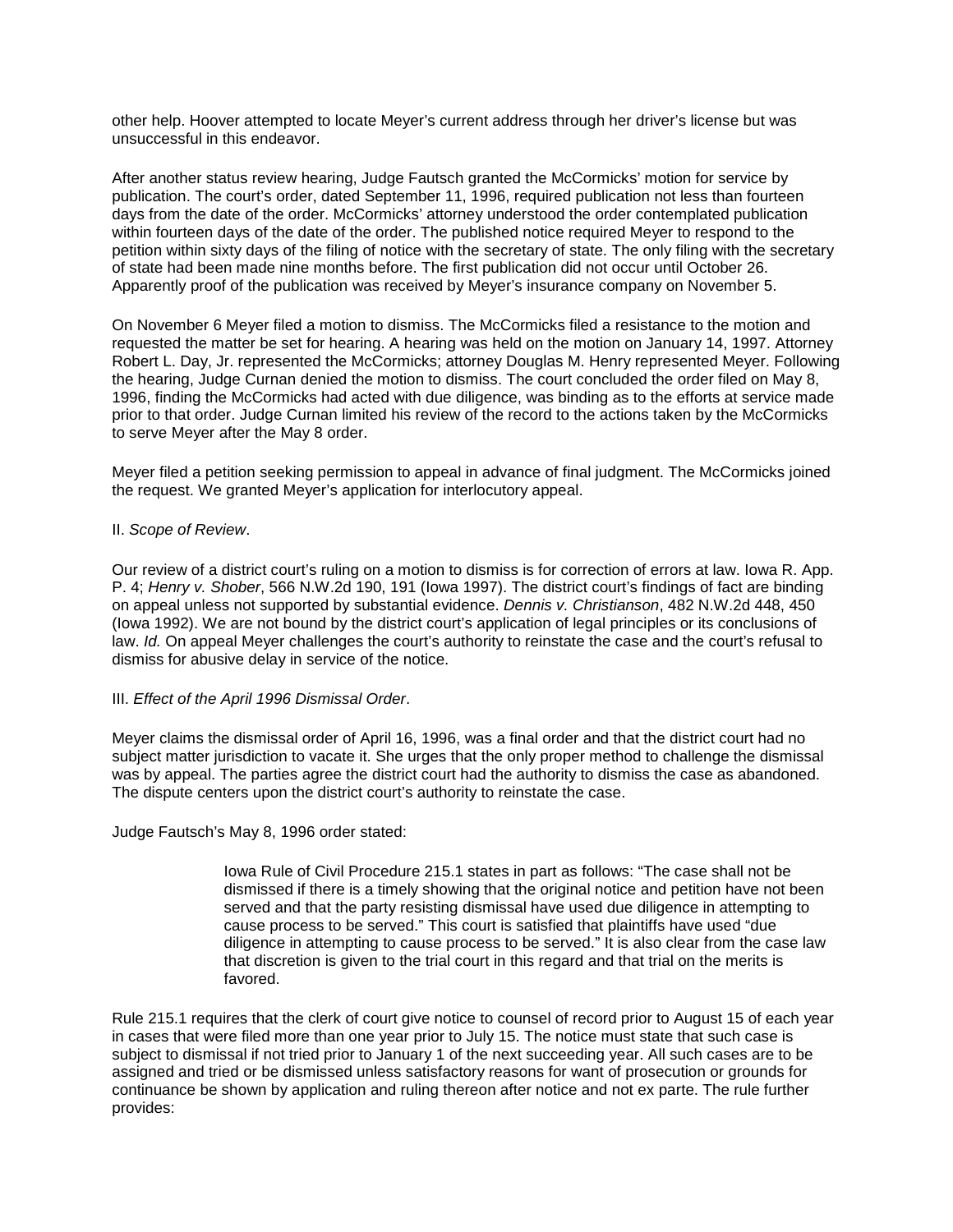The trial court may, in its discretion, and shall upon a showing that such dismissal was the result of oversight, mistake or other reasonable cause, reinstate the action or actions so dismissed. Application for such reinstatement, setting forth the grounds therefor, shall be filed within six months from the date of dismissal.

We conclude rule 215.1 is not applicable to a dismissal entered by the court ten months after the petition was filed. It is generally recognized trial courts may sua sponte dismiss a case where the case has not been diligently prosecuted. *Rush v. Sioux City*, 240 N.W.2d 431, 438-39 (Iowa 1976), *overruled on other grounds by Hoffert v. Luze*, 578 N.W.2d 681, 685 (Iowa 1998). While the trial courts in Iowa have the authority to sua sponte dismiss a case, the courts should exercise this authority sparingly. *Teleconnect Co. v. Iowa State Commerce Comm'n*, 366 N.W.2d 515, 519 (Iowa 1985). If the court has the power to dismiss the action, then it also must have the power to reinstate the action. The two powers go together, otherwise the court could not undo what it may have done by inadvertence or mistake. "A district court's power to correct its own perceived errors has always been recognized by this court, so long as the court has jurisdiction of the case and the parties involved." *Iowa Elec. Light & Power Co. v. Lagle*, 430 N.W.2d 393, 396 (Iowa 1988). We adhere to the general rule that a district court judge may review and change a prior interlocutory ruling of another district judge in the same case. *See Hoefer v. Wisconsin Educ. Ass'n Ins. Trust*, 470 N.W.2d 336, 339 (Iowa 1991). This general rule enhances the court's integrity by refusing to give either party a vested right to require the court to perpetuate its mistake. *Id.*

"In the absence of statute or rule of practice fixing the time for applying to have an order of dismissal set aside, a party must show that he was reasonably diligent in seeking a reinstatement of the case." 24 Am Jur. 2d *Dismissal, Discontinuance, and Nonsuit* § 78 (1983). Once the action was dismissed for abandonment, the McCormicks acted promptly to have the dismissal vacated. We find the district court had subject matter jurisdiction to reinstate the action.

#### IV. *Denial of Motion to Dismiss for Abusive Delay in Service of Notice*.

Although our rules of civil procedure at the time this action was commenced did not specifically address when service of process must be accomplished, the applicable principles are expressed in our opinions. *See Mokhtarian v. GTE Midwest Inc.*, 578 N.W.2d 666, 668-69 (Iowa 1998); *Dennis*, 482 N.W.2d at 450- 51; *Bean v. Midwest Battery & Metal, Inc.*, 449 N.W.2d 353, 355-56 (Iowa 1989). It is clear dismissal is required if there is an unjustified abusive delay in completing service. *Mokhtarian*, 578 N.W.2d at 668; *Henry*, 566 N.W.2d at 192; *Alvarez v. Meadowlane Mall, Ltd.*, 560 N.W.2d 588, 591 (Iowa 1997). If there is a delay in service, the court must first determine if the delay was presumptively abusive. *Mokhtarian*, 578 N.W.2d at 668. If the court finds the delay is presumptively abusive, the court must then determine if the plaintiff has shown the delay was justified. *Id.* If the delay was not justified, the case must be dismissed. Once the petition is filed, the plaintiff bears the burden of ensuring that the service of the original notice and petition is both proper and timely. *Id.*

The delay between filing the petition and the first publication of notice was 483 days. A delay of that length is without question presumptively abusive. *See Mokhtarian*, 578 N.W.2d at 668-69 (seven-month delay presumptively abusive); *Henry*, 566 N.W.2d at 192 (169-day delay presumptively abusive); *Alvarez*, 560 N.W.2d at 591 (159-day delay presumptively abusive); *Dennis*, 482 N.W.2d at 452 (two-and-one-halfyear delay presumptively abusive); *Bean*, 449 N.W.2d at 355 (eight-month delay presumptively abusive); *Turnbull v. Horan*, 522 N.W.2d 860, 861 (Iowa App. 1994) (126-day delay presumptively abusive).

The district court found, in its partial review of the record, that the delay was justified. The court should have considered the entire record when determining if the McCormicks had justified the delay, not merely the record since May 8, 1996. We do not believe the court's finding of justification for delay is supported by substantial evidence in the record when it is viewed in its entirety. Even if we review only the record since reinstatement of the case, there is insufficient evidence of justification for the 171-day delay.

Adequate justification for delay in service is equated to good cause. Our definition of good cause requires